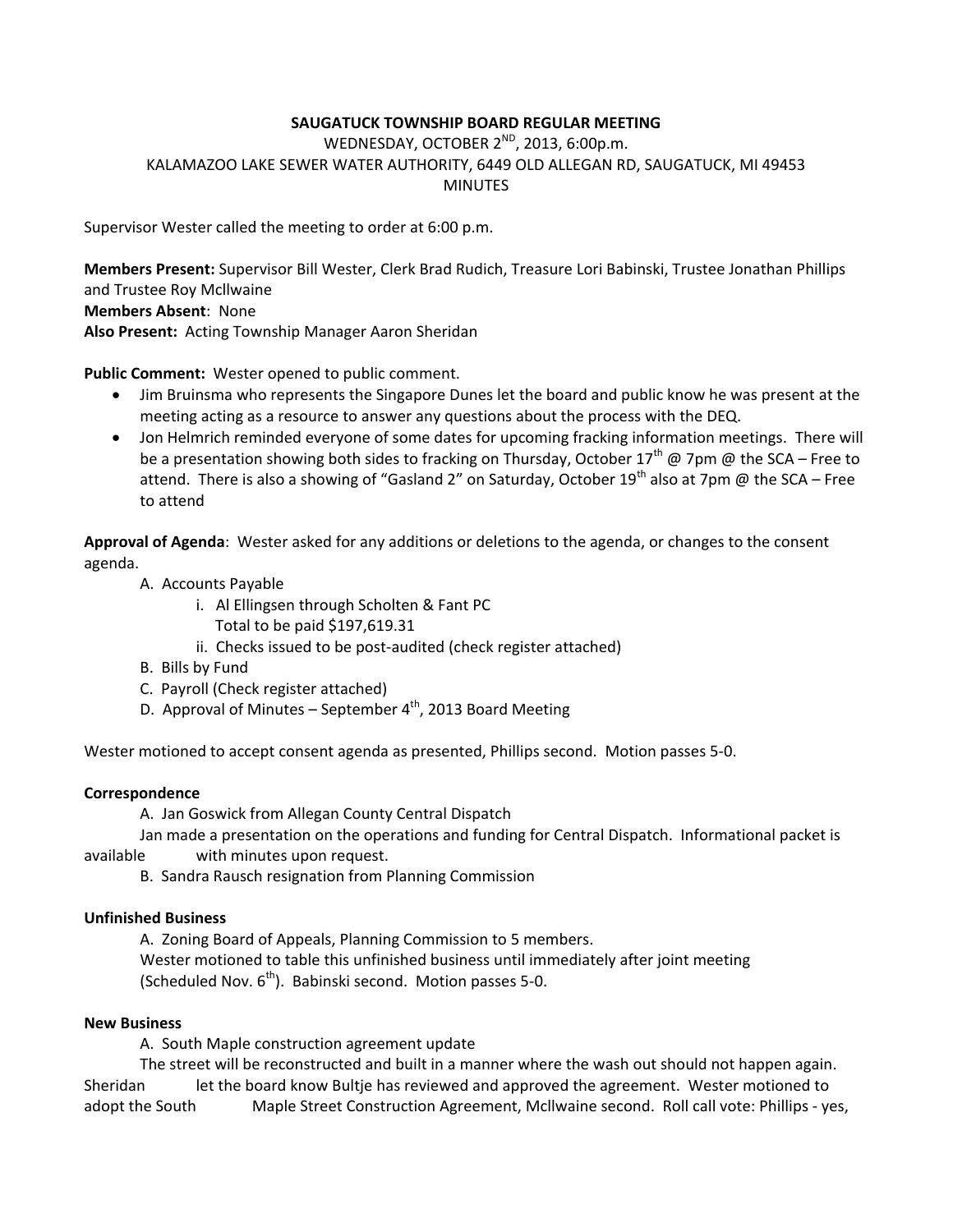Wester - yes, Babinski - yes, Rudich - yes, Mcllwaine- yes. Motion to approve the construction agreement passes 5-0.

### B. Allegan Co. Road Commission Bid

Regarding the 127<sup>th</sup> and 63<sup>rd</sup> street reconstruction to prevent the flooding that happened last year. Township board has recommended acceptance of the lowest bid and approves Rudich to pay the bills once they come in. Rudich moves to accept the bid of \$92,466.50 as well as \$82,832.00 totaling \$175,299.50. Wester supports. Phillips wants to make sure we didn't pay to pave this road twice, since we will be repaving in the spring. Phillips suggested we leave it as gravel if possible, until paving in the spring, or get a break on price in the spring and skip re-paving this area. Sheridan will call and see if this expense can be removed. Roll Call Vote: Roll call vote: Phillips - yes, Wester - yes, Babinski - yes, Rudich - yes, Mcllwaine- yes.

C. Al Ellingsen job transition update

Board has discussed options in regards to how the Zoning Administration job will be transitioned as Ellingsen prepares to retire. Board will reexamine Ellingsen compensation and adjust accordingly. Board may schedule a special meeting to discuss further.

D. MDEQ Singapore Dunes road request

Township officially has no comment on this matter. Phillips motioned that there is officially no comment on this matter. Mcllwaine second. Motion passes 5-0 to instruct Mr. Wester to contact MDEQ.

E. Parks Plan – Non Motorized Trail

No action taken at this time by the board.

F. January Meeting Date

Because January  $1<sup>st</sup>$ , 2014 is a holiday, the Township Board meeting will be moved to Wednesday, January 8<sup>th</sup>. . Wester motioned to pass the meeting date changed, Phillips second. Motion passes 5-0.

## **Committee Reports**

A. Planning Commission. No meeting

B. Road Commission. No update.

C. Interurban. Sherry is retiring in January (2014), there has been a committee formed to find a replacement.

D. Fire Board. They have sold a pumper tanker trunk. There was discussion and passed a motion to charge a \$30/fee for the cities of Saugatuck and Douglas for seasonal rental inspection by the fire department, it will be a 3-year contract. This does not include the Township. Mcllwaine will find out why Township was not included and follow up with board in the next meeting. Fire Department Open House is scheduled for October  $6<sup>th</sup>$ . The restroom upstairs is being renovated at no cost due to volunteer labor and materials. The Fire Board also approved an expenditure of \$1250 for Fire Prevention Materials for Pre-K thru Second grade kids to teach them fire safety. The Next meeting is held in Saugatuck City Hall on the third Monday of the month.

E. Harbor Authority Liaison.

Dayle Harrison has offered his property as an alternative site for dredging waste which would be closer and cheaper then the Water & Sewer authority. Long term planning committee presented a four-phase proposal for Baird & Assoc. to study and analyze various options for harbors future. Full report available upon request.

F. Supervisors Report. None

G. County Commissioner Dean Kapinga. 5 year operational and 10 year capitol budget is in its final stage. Put in a grant for a Michigan Veterans Treatment Court, who takes veterans who are in jail who have been thru war and trying to help them. Reviewed reports from prosecutors office – 862 felonies, 98 Breaking & Entering, 117 Criminal Sexual Conduct complaints (largest jump in 5 years), 54 meth labs, 696 Domestic Violence, 459 Drunk Driving. Dept of Human Services numbers – Family Cash assistance 624